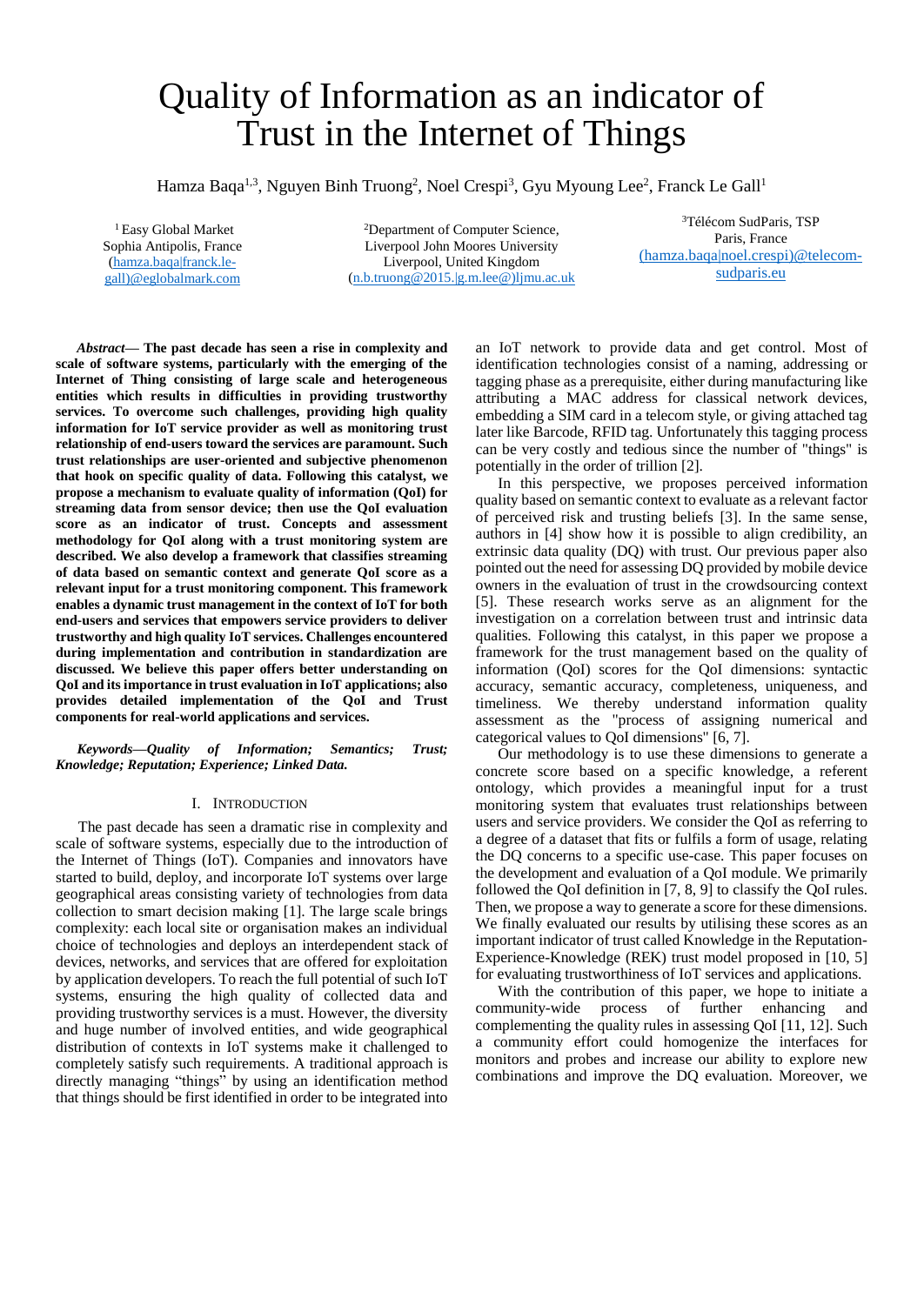hope to encourage the use of a trust monitoring system for delivering better quality of IoT applications and services.

The paper is organized as follows. Section II describes the background and related work. Section III describes the development of the quality information module. Section IV describes the trust evaluation module. Section V describes the implementation and exemplary use of the QoI and the Trust monitor. Section VI describes the results of a preliminary evaluation. Section VII discusses the obtained results and Section VIII summarizes and concludes the paper.

## II. BACKGROUND AND RELATED WORK

## *A. DQ Assessment*

The recent years have seen an important shift of interest in how the decision-makers deal with the quality of data. It allows the use of data more efficiently and effectively [13, 14]. For example, decision makers need to utilize soft data, a subjective assessment or future trend forecast which can be used for decision making, such as the marketing strategies of competitors in order to change or adapt the marketing strategy of the company accordingly [14]. There is no agreement on a standard definition of DQ that can be applied across all data domains [15]. The intended use is commonly described as a multi-dimensional concept consisting of a set of quality attributes, called DQ dimensions which are determined by the data users [16, 17]. In this study, it is assumed that information to be of high quality when they are "fit for use by data consumers", and they end up by selecting 15 different dimensions and grouped them under four different categories such as Intrinsic, Accessibility, Contextual, and Representational as depicted i[n Table 1.](#page-1-0)

TABLE 1. DQ DIMENSIONS PROPOSED BY WANG AND STRONG

<span id="page-1-0"></span>

| DO category         | <b>DO</b> dimensions                                                                             |  |
|---------------------|--------------------------------------------------------------------------------------------------|--|
| Intrinsic DO        | Accuracy, Objectivity, Believability,<br>Reputation                                              |  |
| Accessibility DQ    | Accessibility, Access security                                                                   |  |
| Contextual DO       | Relevancy, Value-added, Timeliness,<br>Completeness, Amount of data                              |  |
| Representational DQ | Interpretability, Ease of understanding,<br>Concise representation, Consistent<br>representation |  |

To facilitate a structured acquisition of quality requirements, our reflexion are based on the papers [13, 18, 19] which covered 11 experts: 5 from the academic sector and 6 from the national governmental entities, 3 on whom were NSO representatives. The set of DQ dimensions has been tested with experts using four different data usage contexts: data for scientific research, data for decision-making, data for analysis the progress of research object during the reporting period, data for research object modelling and forecasting. The output of survey propose 13 dimensions for the quality assessment. And as far we are using the semantical data, we can abstract the dimensions related to a specific context (decision-making, scientific research). We end up then by 5 main dimensions shown in [Table 2:](#page-1-1) 1) <span id="page-1-1"></span>Semantical Accuracy, 2) Syntactical Accuracy, 3) Completeness, 4) Timeliness and 5) Uniqueness.

TABLE 2. DQ DIMENSIONS PROPOSED BY WANG *.*

| <b>DO</b> dimensions        | <b>Explanation</b>                                 |  |  |  |
|-----------------------------|----------------------------------------------------|--|--|--|
| <b>Semantical Accuracy</b>  | Describes the proximity of data value              |  |  |  |
|                             | representations of an object related to their      |  |  |  |
|                             | real-world states                                  |  |  |  |
| <b>Syntactical Accuracy</b> | A value is syntactically accurate, when it is part |  |  |  |
|                             | of a legal value set for the represented domain    |  |  |  |
|                             | or it does not violate syntactical rules defined   |  |  |  |
|                             | for the domain                                     |  |  |  |
| Completeness                | Which is characterized in terms<br>the<br>of       |  |  |  |
|                             | presence/absence of values                         |  |  |  |
| <b>Timeliness</b>           | Which aims to identify the current values of       |  |  |  |
|                             | entities represented by tuples in a (possibly      |  |  |  |
|                             | stale) database and to answer queries with the     |  |  |  |
|                             | current values:                                    |  |  |  |
| Uniqueness                  | The degree to which data is free of redundancies   |  |  |  |
|                             | in breadth, depth, and scope                       |  |  |  |

In this paper, these DQ dimensions are used as a metric to judge the impact on DO. The authors in [9, 19] showed that any QoI problem can be expressed as difficulties at the level of these dimensions.

#### *B. DQ in Semantic Web*

DQ should be defined in the context of being fit for a particular use. Data 'fitness for use' depends on the application of the data, the characteristics of quality that are necessary for that specific purpose and on the user's expectations of what they define to be useful information [13]. In this perspective, it is more interesting to check the DQ from a semantical level. Semantic data refers to data whose meaning has been made explicit in the form of meta-data. Such metadata may then be used in semantics-based approaches to manage the data. The perhaps most prevalent approach to represent semantic data and its meta-data is based on the Resource Description Framework (RDF) represented by triples, which allow the definition of statements in a subject, predicate, object format. This combination of two entities (subject, object) and a relationship (predicate) is called a triple. Thus, with RDF or OWL (Web Ontology Language) it is possible to enrich the data and define relationships between the different things. For example, in IoT domain, we can provide enhanced meaning for sensor observations so as to enable situation awareness. It enhances meaning by adding semantic annotations to existing standard sensor languages of the SWE. These annotations provide more meaningful descriptions and enhanced access to sensor data than SWE alone, and they act as a linking mechanism to bridge the gap between the primarily syntactic XML-based metadata standards of the SWE and the RDF/OWL-based metadata standards of the Semantic Web [14].

#### *C. Semantic Validator*

Semantic ontology validator is a web application which integrates the ontology and data validation functionalities in a web-based client-server architecture [15]. It detects syntactic and semantic issues if any, and produces a detailed test report at the end of the process. According to the predefined reference ontology, the "fitness for use'' knowledge, it checks the syntactic errors (syntactic accuracy) based on a configuration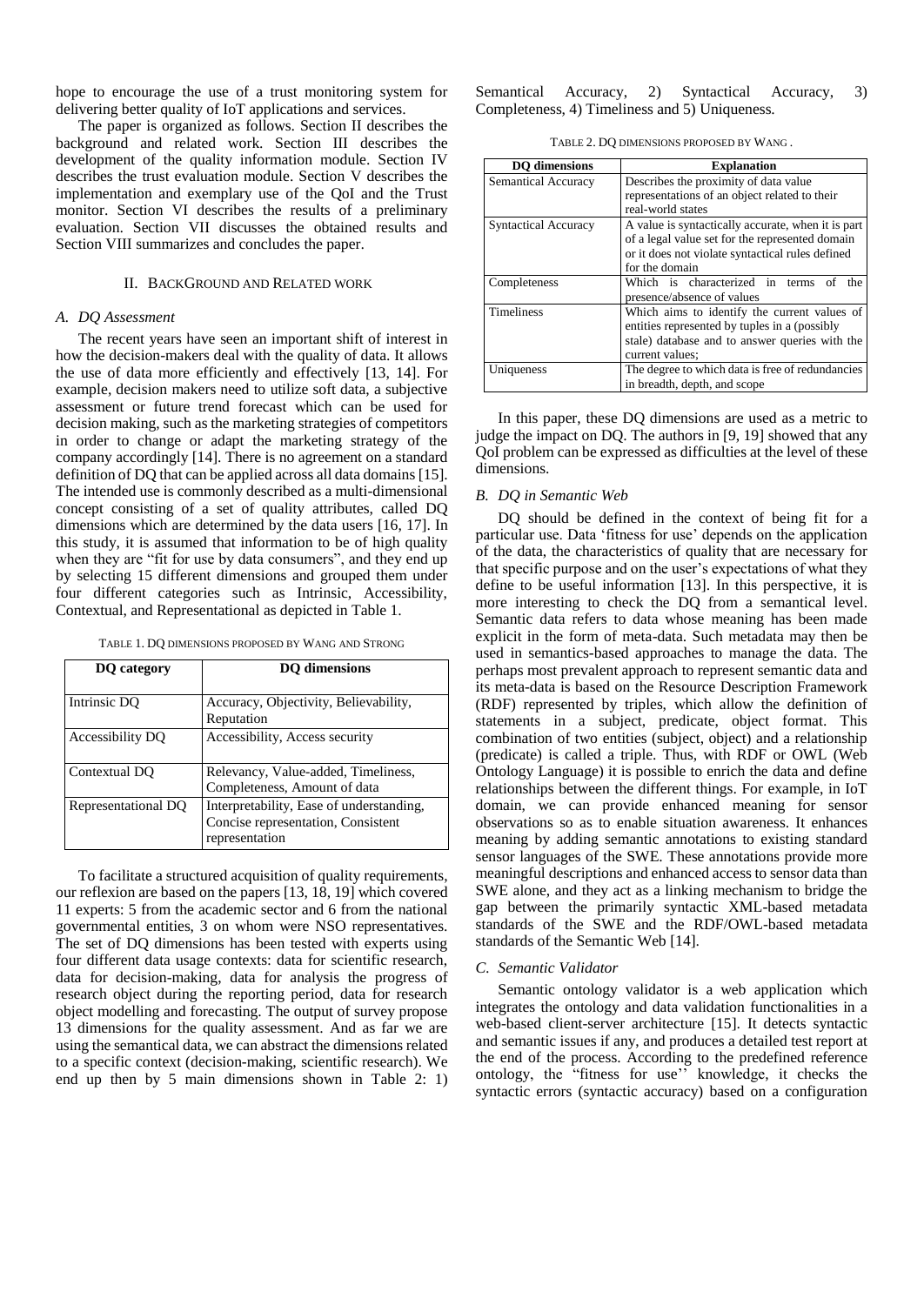file, where we put all the configurations related to the data quality rules. A reasoner is also used to enable the logical level verification of the RDF description such as the respect of subsumption relationships between classes, restrictions on class properties and cardinality, etc. [18]. There are three main functionalities in the main system, namely XML Parser or JSON Parser according to the format of the input file, RDF Parser, and Validation as illustrated in [Fig.](#page-2-0) 1.



*Fig. 1: Ontology web app architecture*

## <span id="page-2-0"></span>**Syntax Parser:**

It is indicated as XML or JSON Parser in [Fig.](#page-2-0) 1 which also supports other formats such as RDF/XML, OWL/XML, and JSON-LD initially performing syntax check of linked data. If any error occurred, the validation process will break. If input files are in incorrect format, it will directly passed to the RDF parser module.

## **RDF Parser**:

This module takes a document either a validated XML, a JSON or another supported format file and verifies if the document represents a valid RDF model (ref: [https://www.w3.org/TR/2004/REC-rdf-concepts-20040210\)](https://www.w3.org/TR/2004/REC-rdf-concepts-20040210). If it respects the specification of the RDF model, triples in this model are extracted to serve as the input for the next validation step which is the "validation" module. Some errors are detectable in this step, for example the "class not declared" problem when a class is not defined in the current document nor has a prefix. However as these errors do not prevent the extraction of triples, the validation process will be processed to the next step.

### **Validation:**

This module takes the reference ontology, the triples from the previous step and the configuration file as input. The configuration file lists the different tests and quality rules to be performed called DQ inspectors. A reasoner is also used to enable the logical level verification of the RDF document such as the respect of relationships between classes, restrictions on class properties and cardinality, etc.

### *D. DQ in IoT System*

DQ is crucial to gain user engagement and acceptance of the IoT paradigm and services. The connected environment makes the DQ a major concern in providing IoT services in the sense that the IoT data serves as a base to extract insights about people, entities and phenomenon. In fact, data trust is crucial for the user engagement and acceptance of the IoT paradigm [19].

Data suffers from quality problems will fail to represent the reality. The decisional and operational levels of any business or organization can be rolled-back [11].

A wide range of IoT applications have been developed and deployed in industries such as in healthcare [20], traffic management [21], or smart parking [22]. With the increasing amount of applications deployed over the same IoT systems, it became critical to monitor quality and usage of the systems and to evaluate whether the technical capabilities are well aligned with the needs of application developers, users, and other stakeholders [23].

IoT systems are designed in a multi-layered architecture including sensing, networking, and application layers [24].

- The application layer manages the systems' functionalities and exporting all to the final users to address their needs and expectations.
- A service layer enables the application by managing the interactions between the applications and the IoT systems. Commonly, these services expose APIs that offer access to data, streams, and actuator capabilities [25].
- The networking layer supports data transfer over a wired or wireless network between the sensing and application layers, which may use private and public clouds infrastructures [26].
- The sensing layer contains hardware such as sensors, actuators, and RFID to acquire data for monitoring business goals and exert control over the physical world.

Such architecture facilitates testing versions of components, subsystems, and applications from a multitude of vendors to determine user preferences and needs. For example, probes may be injected into the service layer for gathering information provided by the IoT system about the environment and for obtaining cues about the quality of that information. Probes may also be injected into the application layer for collecting data about application usage and quality and for interacting with the users, e.g. with in-product surveys. If these two perspectives could be related, innovation experiments could be performed that try to put dependent variables, e.g. the users' trust, into a relationship with independent variables, e.g. the quality of IoT data. Hence, the aforementioned problems that threatens the quality of produced data occur in different layers of the IoT system model.

#### III. QOI ASSESSMENT METHODOLOGY

#### *A. QoI Module*

 The QoI module classifies DQ problems and calculates QoI scores for the QoI dimensions: syntactic accuracy, semantic accuracy, completeness, uniqueness, and timeliness based on previously defined DQ rules. The information quality score metrics are based on the simple ratio calculation as described in [27]. The simple ratio is measured by subtracting the ratio between the total numbers of axioms that violate a DQ rules for a dimension and the total number of axioms (DV), we proceed with the same manner for each dimension to generate a score for each dimension *QoIdim* in (1). For the final score, we choose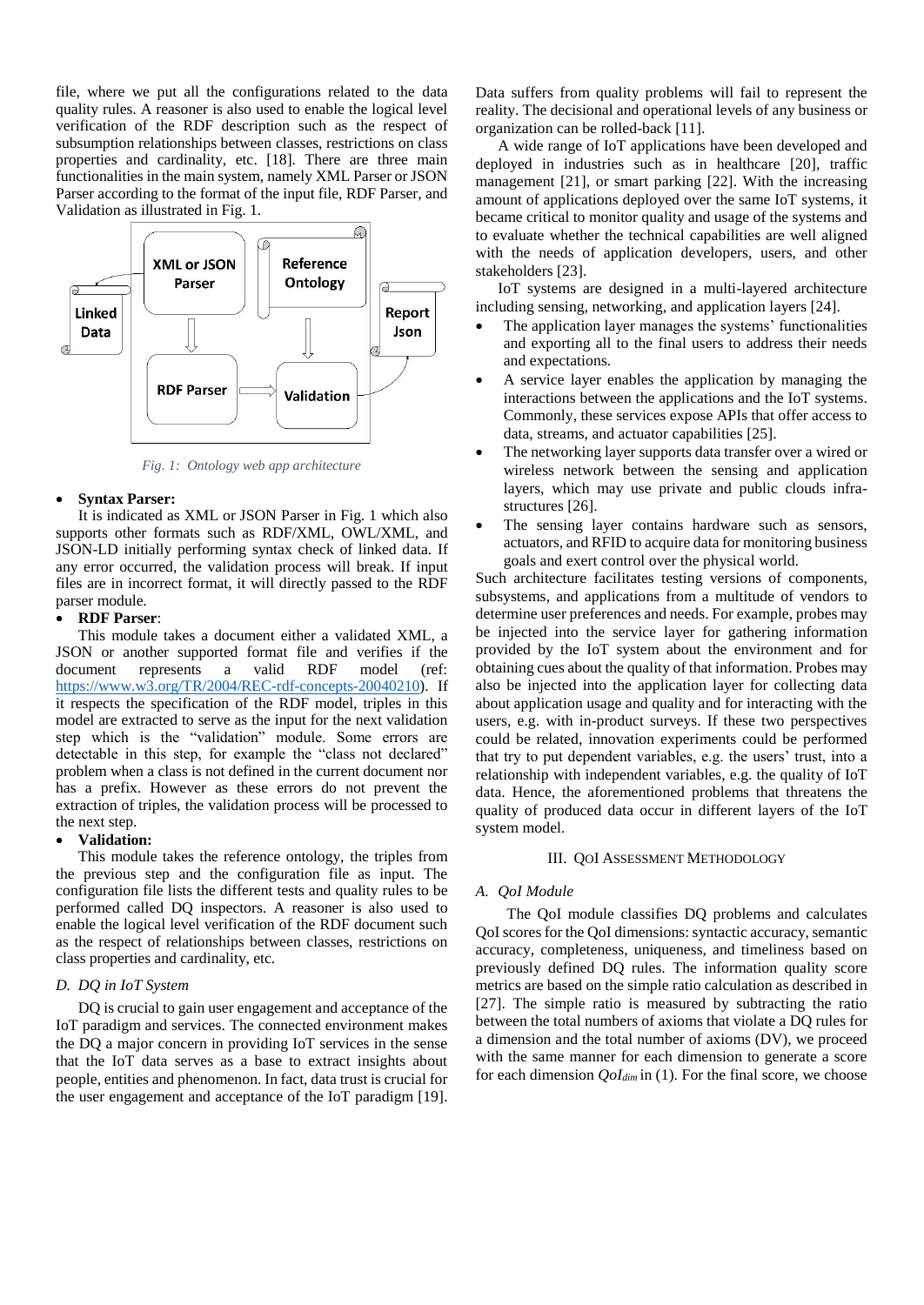an "importance weight" approach<sup>1</sup>, which is intended for programmers, not data analysts" to influence the final score *wdim* (2). This weight can be attributed directly by the user or in the semantic description using Weighting Ontology<sup>2</sup> (wo:weight).

$$
Qol_{dim} = 1 - \left(\frac{DV}{T}\right) \tag{1}
$$

$$
QoI = \sum_{i} w_i \times QoI_i \tag{2}
$$

where *i* represents the dimensions. The QoI supports also the case where the user provides a weight for each property for more precision  $w_p(3)$ , the same as the first case, the user still can manually provide it or directly to the annotation (*wo:weight* as a subclass of the main *wo:weight*) according to the Weighting Ontology.

$$
QoI = \sum_{i} w_{i,j} \times w_i \times QoI_i \tag{3}
$$

where  $w_{i,j}$  is the weight of property *j* of dimension *i*, and  $w_i$  is the weight of dimension *i.*

#### *B. DQ Rules and Dimensions*

In the following sections, we explain the semantics and composition of each dimensions based of the quality rules that provides the semantic validator (Section II-C) and to their definitions in Section II-A and Section II-B. [Table 3](#page-3-0) shows the mapping of the quality inspectors, plug-ins that can be customised by the user, implemented in the ontology validator and the QoI dimensions:

TABLE 3. DQ DIMENSIONS WITH DQ RULES

<span id="page-3-0"></span>

| <b>DO</b>         | <b>DQ</b> inspectors                                           |  |  |  |  |
|-------------------|----------------------------------------------------------------|--|--|--|--|
| dimensions        |                                                                |  |  |  |  |
| Semantical        | The resonning capabilities [7]                                 |  |  |  |  |
| Accuracy          |                                                                |  |  |  |  |
| Syntactical       | Literal Inspector: Checks literals for syntactically correct   |  |  |  |  |
| Accuracy          | language codes, syntactically correct datatype URIs (using     |  |  |  |  |
|                   | the same rules as the URIInspector), and conformance of        |  |  |  |  |
|                   | the lexical form of typed literals to their datatype.          |  |  |  |  |
| Completeness      | ConsistentType Inspector: checks that every subject in the     |  |  |  |  |
|                   | model can be given a type which is the intersection of the     |  |  |  |  |
|                   | subclasses of all its "attached" types -- a "consistent type". |  |  |  |  |
|                   | For example, if the model contains three types Top, Left,      |  |  |  |  |
|                   | and Right, with Left and Right both being subtypes of Top      |  |  |  |  |
|                   | and with no other subclass statements, then some S with        |  |  |  |  |
|                   | rdf: types Left and Right would generate this warning.         |  |  |  |  |
|                   |                                                                |  |  |  |  |
|                   | Vocabulary Inspector: checks that every URI in the model       |  |  |  |  |
|                   | with a namespace which is mentioned in some schema is          |  |  |  |  |
|                   | one of the URIs declared for that namespace -- that is, it     |  |  |  |  |
|                   | assumes that the schemas define a closed set of URIs.          |  |  |  |  |
| <b>Timeliness</b> | Time Inspector: identify instances that represent an outdated  |  |  |  |  |
|                   | state of the corresponding real                                |  |  |  |  |
|                   | world entity.                                                  |  |  |  |  |
| Uniqueness        | PropertyInspector: checks that every predicate that appears    |  |  |  |  |
|                   | in the model is declared in some -assumed schema or            |  |  |  |  |
|                   | owl:imported model -- that is, is given rdf:type rdf:Property  |  |  |  |  |
|                   | or some subclass of it.                                        |  |  |  |  |
|                   |                                                                |  |  |  |  |

| ClassInspector: Checks that every resource in the model that      |
|-------------------------------------------------------------------|
| is used as a class, ie that appears as the object of an rdf:type, |
| rdfs:domain, or rdfs:range statement, or as the subject or        |
| object of an rdfs:subClassOf statement, has been declared as      |
| a Class in the -assumed schemas or in the model under test.       |

#### IV. TRUST EVALUATION BASED ON QOI

This section introduces the necessity of QoI as an indicator of trust in variety of IoT applications and services. An evaluation model based on QoI and users' feedback is also presented.

#### *A. QoI as an indicator of Trust*

Trust can be roughly defined as belief of a trustor in a trustee that the trustee will accomplish a given task satisfying trustor's expectation. Evaluation of trust could support a trustor to lower vulnerabilities and potential risks as well as to overcome perception of uncertainty when making any decision [5].

Various use-cases have been investigated in which trust is utilized for supporting users to select proper options in a recommendation system and deliver better quality of services (QoS). The need for trust in IoT applications and services can be illustrated by taking the smart parking use-case in our ongoing Wise-IoT<sup>3</sup> project as an example. In this smart parking service, an end-user requests an available parking lot which is close to a destination in a specific time slot. Under the context of trust, the user expects to find a parking lot that she trusts to park her car. Therefore, parking sensors, which are used to indicate the availability of a parking lot, and traffic sensors, which are used to estimate the estimated time arrival (ETA) from user's position to the parking place, should be working correctly. Therefore, the evaluation of QoI of such sensors is an important aspect to indicate the status of the parking sensors and the traffic sensors. However, only QoI scores might not be enough for illustrating the users' trust toward a parking lot. Other factors also contribute to how a user selects a parking lot including user's preferences, previous experience, or the reputation of the parking service. Such factors could be expressed and quantified by assembling users' experiences and opinions using a feedback mechanism. Nevertheless, as any IoT applications and services heavily depends upon collected data, QoI plays a crucial role in indicating and evaluating trust between users and IoT services.

## *B. Utilization of the REK Trust Model based on QoI and Feedback*

To establish and evaluate trust relationships between service requesters (i.e., trustors) and service providers (i.e., trustees), we leverage the REK trust model in the IoT proposed in [5, 10], which consists of the three major trust indicators, namely Reputation, Experience and Knowledge. Knowledge indicator is as "*direct trust*" inferred from attributes of a trustee whereas Experience and Reputation are as "*indirect trust*" calculated from previous interactions illustrating personal opinion and global perspective toward the trustee, respectively. In this paper, the REK model is employed, taking the evaluation of QoI and user's feedback into account, as illustrated in [Fig.](#page-4-0) 2. Knowledge indicator is evaluated as QoI score; other trust-related attributes

-

<sup>2</sup> <http://smiy.sourceforge.net/wo/spec/weightingontology.html>

<sup>1</sup> <https://www.stata.com/statalist/archive/2003-02/msg00525.html>

<sup>&</sup>lt;sup>3</sup> <http://wise-iot.eu/en/home/>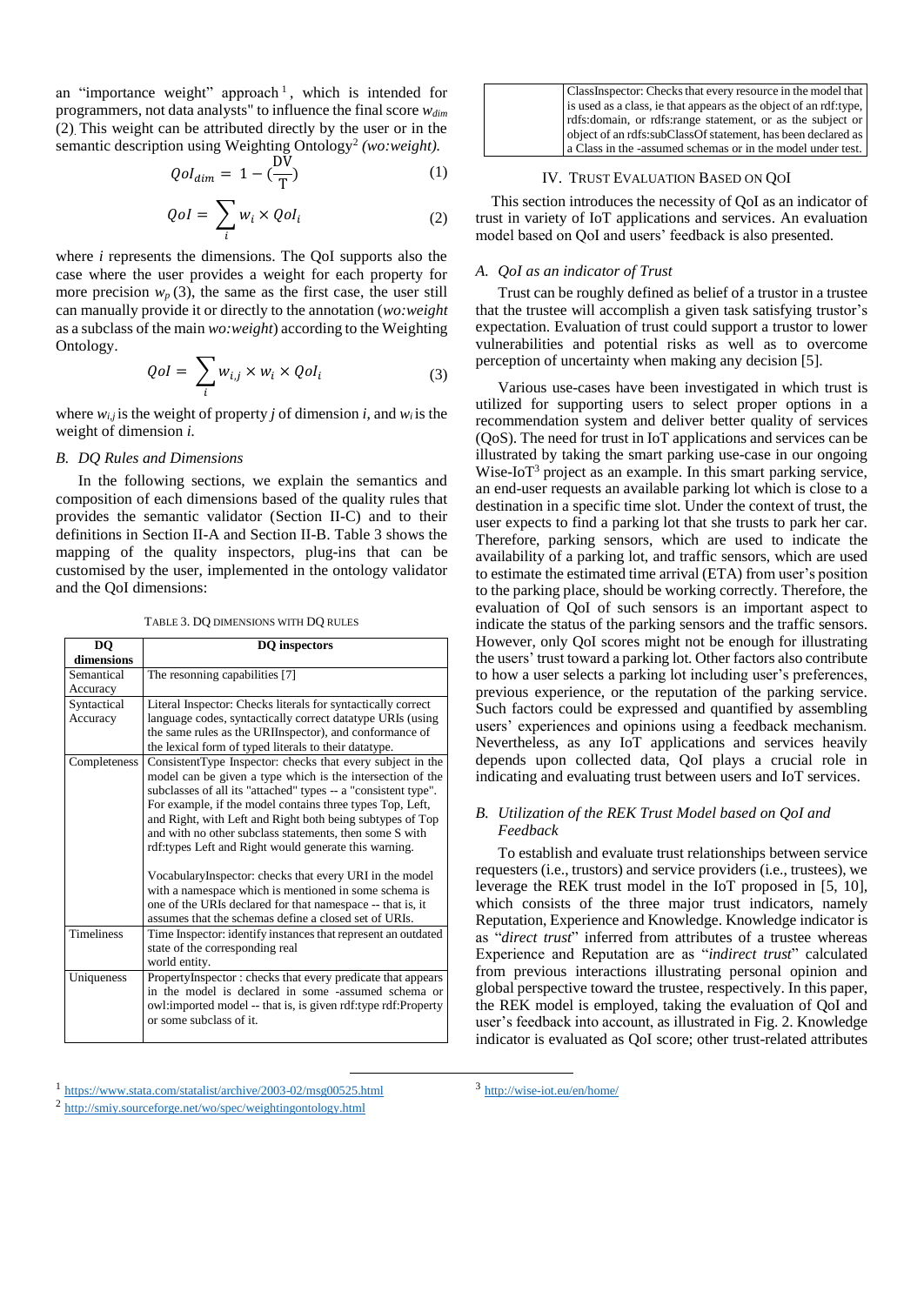are neglected due to unavailability or not being suitable to collect; however, in some use-cases, some other useful information could be gathered and plays as supplemental factor in evaluating Knowledge. The two indicators Reputation and Experience are calculated based on previous research works [5, 10] and briefly presented below.



<span id="page-4-0"></span>*Fig. 2. Utilization of the REK Trust Model based on QoI and Feedback in variety of IoT applications and services*

## *1) Experience Indicator Calculation*

Experience indicator is calculated based on users' feedback information in which Experience value increases due to positive feedbacks and decreases due to negative feedback. Experience value also decays if there are no interactions after a period of time. The amount of the increase, decrease and decay depends on the intensity of interactions, feedback values, and the current Experience value that are analysed and modelled using difference equations proposed in [5, 10]. Let denote  $Exp_t$  is the Experience value at the time  $t$  (between any two users),  $init_{Exp}$  is the initial *Exp*,  $max_{Exp}$  is the maximum *Exp* ( $\alpha < max_{Exp}$ ); and  $\alpha$  is the *maximum increase value* of *Exp*. We apply those mathematical models to calculate Experience based on feedback as following:

**Increase due to positive feedback**  $f$ eedback  $> \theta_{positive}$ 

$$
Exp_{t+1} = Exp_t + feedback_t \times \Delta Exp_{t+1}
$$
 (4)

where 
$$
\Delta Exp_{t+1} = \alpha \times (1 - \frac{Exp_t}{max_{Exp}})
$$
 (5)

**Decrease due to negative feedback**  $f$ eedback  $> \theta_{negative}$ 

$$
Exp_{t+1} = Max\langle min_{Exp}, Exp_t - (1 - feedback_t) \times \beta
$$
  
×  $\Delta Exp_{t+1}$  (6)

in which  $\beta$  is a parameter showing the *rate of decrease*.

## **Decay due to neutral feedback or no interactions**

$$
Exp_{t+1} = Max\langle init_{Exp}, Exp_t - \Delta decay_{t+1} \rangle \tag{7}
$$

where 
$$
\Delta decay_{t+1} = \delta \times \left(1 + \gamma - \frac{Exp_{t-1}}{max_{Exp}}\right)
$$
 (8)

in which  $\delta$  is *minimal decay value* and  $\gamma$  is *decay rate.* 

*2) Reputation Indicator Calculation*

Reputation indicator can be calculated using a graph analysis algorithm on the Experience topology between users which is similar to Google PageRank [28] and weighted PageRank [29]. The modified weighted PageRank algorithm for Reputation indicator under the context of trust have been proposed in [10, 5]. We have apply this model in some realworld IoT applications considering Experience indicator (i.e.,  $Exp(i, A)$  between *i* and *A*) as following:

**Positive Reputation**: based on positive feedback

$$
Rep_{Pos}(A) = (1 - d) + d \times \left( \sum_{\forall i} Rep_{Pos}(i) \times \frac{Exp(i, A)}{C_{Pos}(i)} \right) \tag{9}
$$
  
Where:  $C_{Pos}(i) = \sum_{Exp(i, j) > threshold} Exp(i, j).$ 

**Negative Reputation**: based on negative feedback

$$
Rep_{Neg}(A) = (1 - d) + d \times \left( \sum_{\forall i} Rep_{Neg}(i) \times \frac{1 - Exp(i, A)}{C_{Neg}(i)} \right) (10)
$$
  
Where:  $C_{Neg}(i) = \sum_{Exp(i,j) < threshold} (1 - Exp(i, j)).$ 

 **Overall Reputation**: combines two positive and negative reputations

$$
Rep(A) = \max\left(0, Rep_{Pos}(A) - Rep_{Neg}(A)\right) \tag{11}
$$

in which *d* is the damping factor. Detailed theoretical model, analysis and implementation mechanism can be found in our research articles [5, 10].

## V.IMPLEMENTATION

#### *A. QoI-based Trust Monitoring System Architecture*

Trust monitoring system can be used in various IoT services and applications for supporting recommendation and decision making. The conceptual trust-based system architecture along with basic components are illustrated in [Fig.](#page-4-1) 3. Here, the Trust Monitor basically takes QoI information of traffic sensors and parking sensors from the QoI monitor and user feedback from the feedback mechanism in the Adherence Monitor as its inputs for trust evaluation process. Also, the Trust Monitor provides an API to the IoT Recommender for enquiring about trust evaluation value between users and service providers.



<span id="page-4-1"></span>*Fig. 3: UML component diagram for the trust-based system*

All of the components in the system are deployed using RESTful Web-service API for being easy to implement and interact, maintainable, extensible, and scalable. Detailed implementation for the QoI monitor and Trust Monitor are then described below.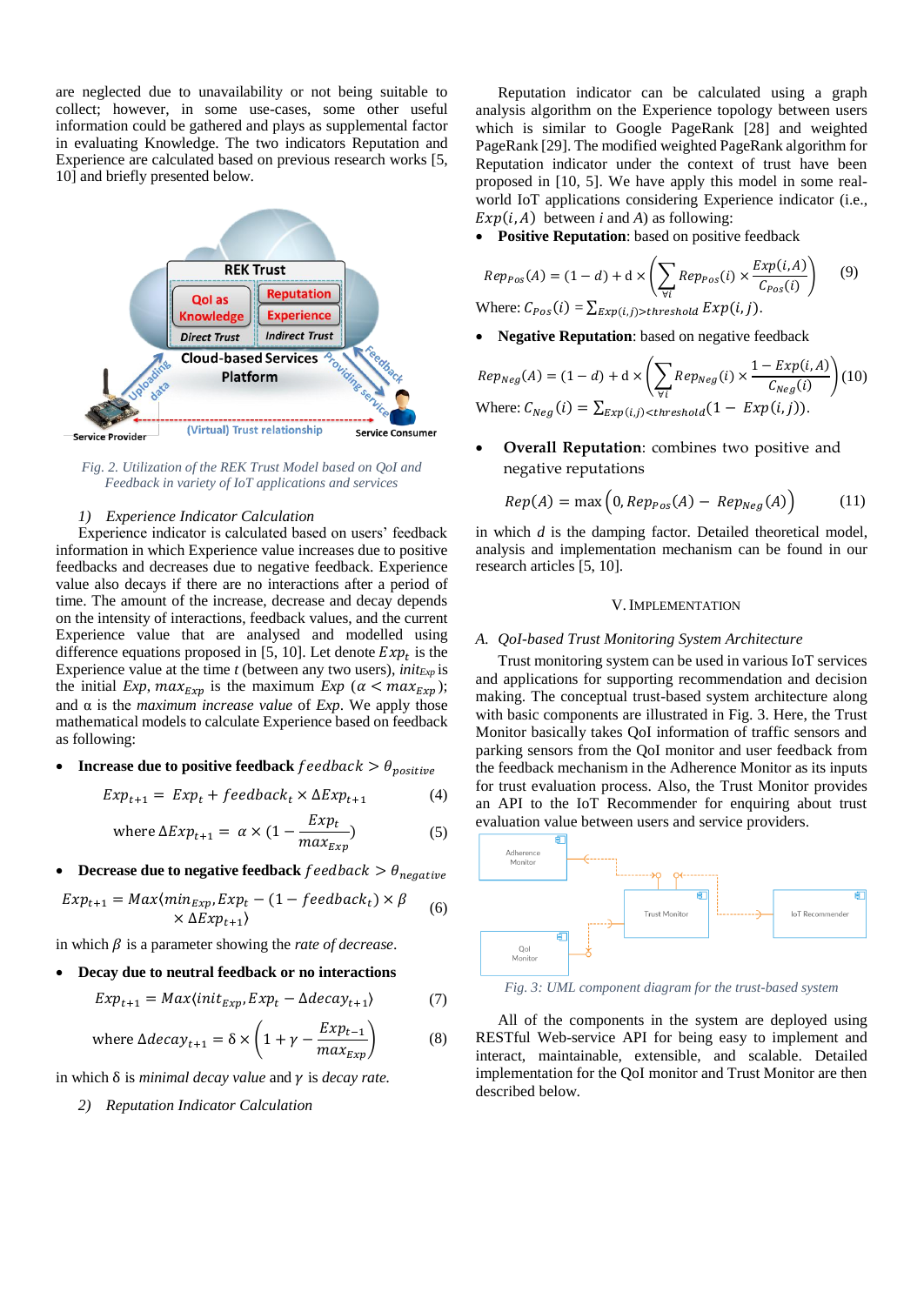# *B. QoI Monitor Implementation*

Based on the previous section, the architecture of the QoI module is composed by two basic layer: i) the semantic validator web service that we have developed (see section II-C) and ii) a calculation module that takes the output of the first module and generate a score. The calculation module support itself two different configurations. [Fig.](#page-5-0) 4 shows the case where the user provide directly the weights to the scoring module.



*Fig. 4: User as a weight provider*

<span id="page-5-0"></span> The second case is to provide the weighing factors within the annotations (*wo:weight*), for example, we can assign integer values ranging from one meaning "*slightly important*" to five meaning "*task critical*", the Weighting Ontology define a vocabulary for that purpose (*wo:max\_weight* which is a decimal that describes the maximum, in our case the "*important*" task and *wo:min\_weight* for the "*less important*").

## *C. Experience and Reputation Indicators Implementation*

## Experience Parameters Setting

In real implementation, feedback value obtained from users is in form of ratings from one star  $(*)$  to five stars  $(*****)$  then the value is normalized to the range  $(0, 1)$ . Experience values are also normalized to the range (0, 1) by setting up  $min_{Exp}$  = 0 and  $max_{Exp} = 1$ . Below is the detailed parameters using in our implementation.

| <b>Parameters</b> | Values | <b>Parameters</b>   | <b>Values</b> |
|-------------------|--------|---------------------|---------------|
| $max_{Exp}$       |        |                     | 0.005         |
| $min_{Exp}$       |        |                     | 0.005         |
| $init_{Exp}$      | 0.3    | $\theta_{negative}$ | 0.3           |
| α                 | 0.1    | positive            | 0.6           |
|                   |        |                     |               |

TABLE 4. PARAMETERS SETTINGS FOR THE SIMULATION OF EXPERIENCE

• Reputation Parameters Setting

We use the iterative method described in [30] for solving the matrix equation of the reputation model with the damping factor  $d = 0.85$  same as in Google PageRank [28]. In the smart parking use-case, we consider some scenarios in which the number of users with traffic sensors and parking sensors (i.e., network size) as  $N=400$ , 800 and 1600 with the tolerance  $= 10^{-3}$  which is

1

suitable for ranking *N* entities. The tolerance is *2-norm vector*  of the *Rep* vectors in two consecutive iterations.

#### *D. Trust Calculation*

Trust value is an aggregation of the three indicators Knowledge, Experience and Reputation. Although there are variety of techniques to combine the three trust indicators such as Bayesian neutron networks, fuzzy logic and machine learning depending on specific context, here a simple weighted sum for trust value between trustor A and trustee B is used as follows:

$$
Trust(A, B) = \alpha Rep(B) + \beta Exp(A, B) + \gamma Qol(B) \qquad (9)
$$

in which  $\alpha$ ,  $\beta$ ,  $\gamma > 0$  satisfying  $\alpha + \beta + \gamma = 1$ . For simplicity, we set  $\alpha = \beta = \gamma = 1/3$ . These weighting factors can be autonomously tuned using machine learning for analysing feedback from users. Detailed implementation and source code of the trust monitor including Experience and Reputation indicators calculation mechanisms can be found here<sup>4</sup>.

#### VI. PRELIMINARY EVALUATION AND DISCUSSION

# *A. Challenges in Real-world Applications and Service Deployment*

## **Interoperability within the other components**

Interoperability is one of the major challenges, particularly within component based software development environments, an approach in which prefabricated reusable software components from independent sources are assembled together to build applications. There are many aspects related to component interoperability, including syntactic agreements on method names, behavioural specifications of components, service access protocols, business domain knowledge, negotiation of Quality of Service and other non-functional properties.

## **Building real-time system**

One other big challenge that we faced during the implementation phase is to build a component that generate an output for each semantic description in real-time, especially in smart city context that synchronize data across thousands or even millions IoT devices, which makes a real-time aspect very challenging.

## **Efficient Trust Evaluation mechanisms**

Besides the calculation of the QoI for data streaming, the calculation of the REK trust evaluation mechanism should be taken into account. Unlike the Experience calculation model which is quite simple and the computation complexity is insignificant, the calculation of Reputation requires more computational resources. Based on the computational model, Reputation model can be calculated either algebraically or iteratively. The algebra traditional method to solve the matrix equations (9) and (10) takes roughly  $N^3$  operations that is not suitable for a huge number of nodes (users). The iterative methods is much faster because the  $Rep_{Pos}$  and  $Rep_{Neg}$  vectors converge after a number of iterations as the scaling factor in terms of number of nodes is roughly linear in *logN*. Therefore, the reputation calculation mechanism is suitable to implement in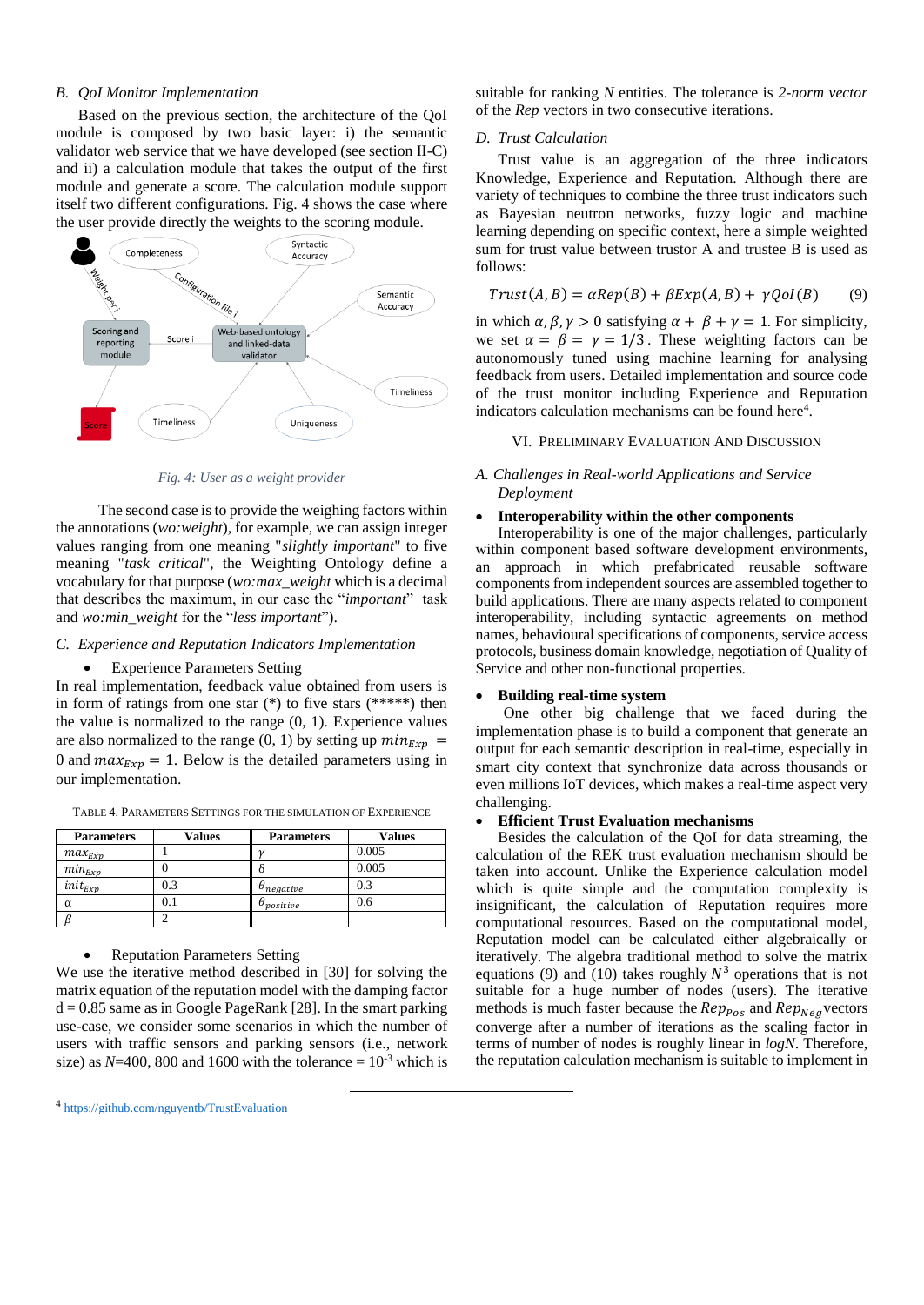any IoT systems. However, it is not necessarily to execute the reputation calculation every time, instead it can be periodically conducted, same as Google is currently doing in their Website PageRank mechanism.

### *B. Contribution on Standarization*

As ITU-T has newly created new Focus Groups on data processing and management (FG-DPM) as well as Data Trust group, we expect that our proposals can significantly contribute to further stimulate standardization activities in the future, taking into account QoI and trust challenges in the IoT.

## VII. CONCLUSION AND FUTURE WORK

To reach full the potential of the IoT provisions, we have investigated the DQ, QoI and the relations with trust in order for evaluating trust between end-users and service providers and empowering trustworthy IoT applications. This paper introduces a framework leveraging the trust monitoring system in relation to objective measurements of QoI DQ; as well as shows how QoI assessment and Trust evaluation are deployed in a real-world large-scale IoT environment.

The validation of the framework is under investigation. A system called self-adaptive recommender (SAR) that have being developed and deployed in our testbeds for the Wise-IoT project will be used to verify and validate the work. The SAR system offers the dynamism needed to setup experiments and harvest data streaming needed for analysing the outcomes of the framework.

Regarding to research work, the paper opens several future directions including the usage of QoI assessment and trust in variety of IoT services and the improvement of the trust evaluation model such as the integration of useful information, besides QoI, for quantifying trust and the efficiency of the reputation mechanism.

Regarding to practical deployment, we have already broken down some challenges during the implementation and deployment of the trust monitoring system framework which impose some potential research directions for dealing with.

#### ACKNOWLEDGMENT

 This research was supported by the European Union's Horizon 2020 research and innovation programme under grant agreement No 723156, the Swiss State Secretariat for Education, Research and Innovation (SERI) and the South-Korean Institute for Information & Communications Technology Promotion (IITP) grant funded by the Korea government (MISP) (No. R7115-16-0002).

#### **REFERENCES**

- [1] A. Sheth, P. Anantharam and C. Henson, "Physical-cyber-social computing: An early 21st century approach," *IEEE Intelligent Systems,* vol. 28, pp. 78-82, 2013.
- [2] D. Uckelmann, Quantifying the value of RFID and the EPCglobal Architecture Framework in Logistics, Springer Science & Business Media, 2012.
- [3] A. Nicolaou and D. McKnight, "Perceived information quality in data exchanges: Effects on risk, trust, and intention to use," *Information systems research,* vol. 4, no. 17, pp. 332-351, 2006.
- [4] D. Ceolin, V. Maccatrozzo, L. Aroyo and T. De-Nies, "Linking" Trust to Data Quality," in *4th International Workshop on Methods for Establishing Trust of (Open) Data.*, VU University Amsterdam, 2015.
- [5] N. Truong, H. Lee, B. Askwith and G. Lee, "Toward a Trust Evaluation Mechanism in the Social Internet of Things," *SENSORS,* vol. 17, no. 6, 2017.
- [6] Y. Lee, M. Strong, K. Kahn and R. Wang, "AIMQ: a methodology for information quality assessment," *Information & management,* vol. 2, no. 40, pp. 133-146, 2002.
- [7] M. Ge and M. Helfert, "Data and information quality assessment in information manufacturing system," in *International Conference on Business Information Systems*, 2008.
- [8] N. Askham, D. Cook, M. Doyle, H. Fereday, M. Gibson, U. Landbeck, R. .. Lee, C. Maynard, G. Palmer and J. Schwarzenbach, "The six primary dimensions for data quality assessment," DAMA UK Working Group, United Kingdom, 2013.
- [9] N. Laranjeiro, S. Soydemir and J. Bernardino, "A survey on data quality: classifying poor data," in *IEEE 21st Pacific Rim International Symposium on Dependable Computing (PRDC)*, 2015 .
- [10] N. B. Truong, T. Um, B. Zhou and G. M. Lee, "From personal experience to global reputation for trust evaluation in the social internet of things," in *IEEE Global Communications Conference (GLOBECOM)*, Singapore, 2017.
- [11] C. Batini, C. Cappiello, C. Francalanci and A. Maurino, "Methodologies for data quality assessment and improvement," *ACM computing surveys (CSUR),* vol. 3, no. 41, 2009.
- [12] M. H. T. Pham, "A review of quality frameworks in information systems," in *International Conference on Information Systems Technology and its Applications ISTA'2007*, 2017.
- [13] S. Jesiļevska, "Data Quality Dimensions to Ensure Optimal Data Quality," *Romanian Economic Journal,* vol. 20, no. 63, 2017.
- [14] A. Sheth, C. Henson and S. Sahoo, "Semantic sensor web," *IEEE Internet computing,* vol. 4, no. 12, 2008.
- [15] H. Kim, A. Ahmad, J. Hwang, H. Baqa, F. LeGall, M. Ortega and J. Song, "IoT-TaaS: Towards a Prospective IoT Testing Framework," *IEEE Access,* 2018.
- [16] H. Moges, V. Vlasselaer, W. Lemahieu and B.Baesens, "Determining the use of data quality metadata (DQM) for decision making purposes and its impact on decision outcomes—An exploratory study," *Decision Support Systems,*  vol. 83, pp. 32-46, 2016.
- [17] B. Klein and D. Rossin, "Data quality in neural network models: effect of error rate and magnitude of error on predictive accuracy," *Omega,* vol. 5, no. 27, pp. 569-582, 1999.
- [18] A. Maarala, X. Su and J. Riekki, "Semantic reasoning for context-aware Internet of Things applications," *IEEE Internet of Things Journal,* vol. 2, no. 4, pp. 461-473, 2017.
- [19] A. Karkouch, H. Mousannif, H. Moatassime and T. Noel, "Data quality in internet of things: A state-of-the-art survey," *Journal of Network and Computer Applications,* no. 73, pp. 57-81, 2016.